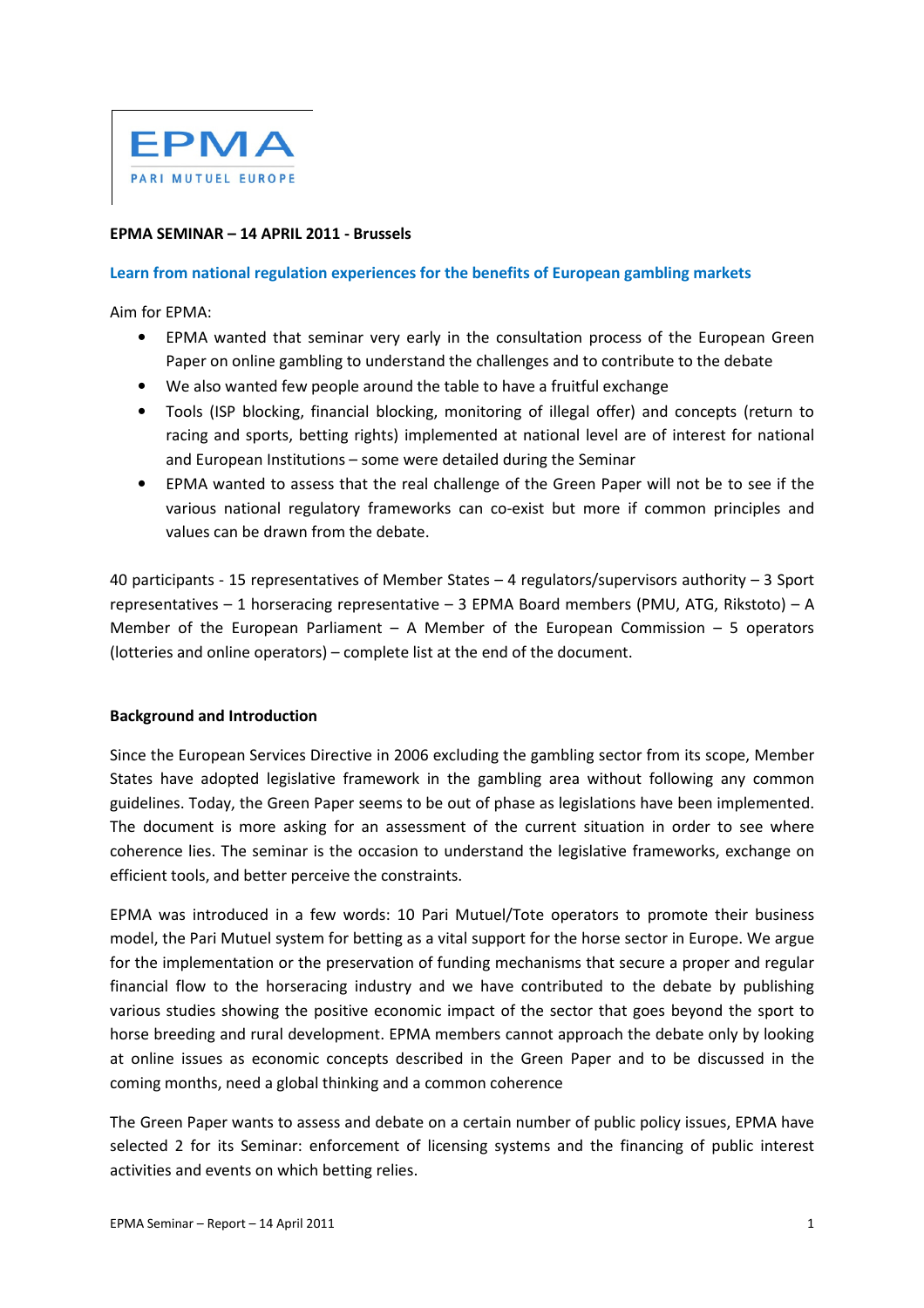## Session 1 - Francesco Rodano, Head of online gaming at AAMS and Jean-François Vilotte, President of ARJEL, Italian and French regulators described first the transition from strict controlled monopoly situations to opened markets with national and foreign licensed operators and then explained their respective approach of online gambling.

Francesco Rodano provided detailed insights into the Italian case. Since the new law adopted in 2009, and despite strict conditions, 200 gaming providers obtained a licence. As the panellist pointed out, some companies may not be viable.

The Gaming sector in Italy represents €62 billion – representing €10 billion taxation for the government.

AAMS is the biggest Regulation authority in EU with 1400 officers.

Cooperation agreements have been signed recently with Regulation Agencies in FR, UK, DK.

In France, the opening of the online market was not an objective but a way to regulate the market – 50 licenses in 3 gaming segments only (horse betting, sport betting and poker).

3 million players' accounts opened on Internet since June 2010 (2 million are active).

1% of players represent 51% of stakes – 10% of players amount for 76% of stakes

400 legal procedures opened against illegal sites – Many are already unavailable for French players. ARJEL should implement financial blocking soon.

Janis Ungurs Director of Law department of the gambling supervisory inspection of the Republic of Latvia briefly shared some insights into possible draft Law requirements. He emphasised that without a strict regulation to support the operation of the market, gambling operators do not apply for a license and prefer to operate illegally. He confirmed that without ISP blocking, licenses have no value.

Mathias Haerynck from the Permanent Representation of Belgium stressed that the Belgian EU presidency in 2010 pursued the reflexion on cooperation between member states initiated in July 2008 under the French Presidency. Since then, the exchange of information, the search for best practices is on the EU council agenda. Nonetheless, Mr. Haerynck conceded that "we still need to put flesh on the bone".

Another essential cooperation should be at the surveillance level – Web investigation has developed recently and some cyber customs services are now responsible for tracking unauthorised gambling. Inspecteur Kamel Zenati at Cyberdouane described his work and techniques and how to enhance exchange of information and cooperation at EU level. Cyber Inspectors monitor illegal offer and advertisement. They can monitor by taking a false identity.

The evaluation of the illegal offer is done by monitoring social network, players' blogs and by discussing with legal operators.

Even if he did not approve the frameworks implemented in France and Italy as such, Antonio Constanzo from bwin.party admitted that regulated markets are the only way to fight against illegal offer. For operators, it is often a long and costly process but it has the advantage to regulate market and clarify competition. He added that BwinParty has finished with litigation after spending more than €20M on legal issues in the past years.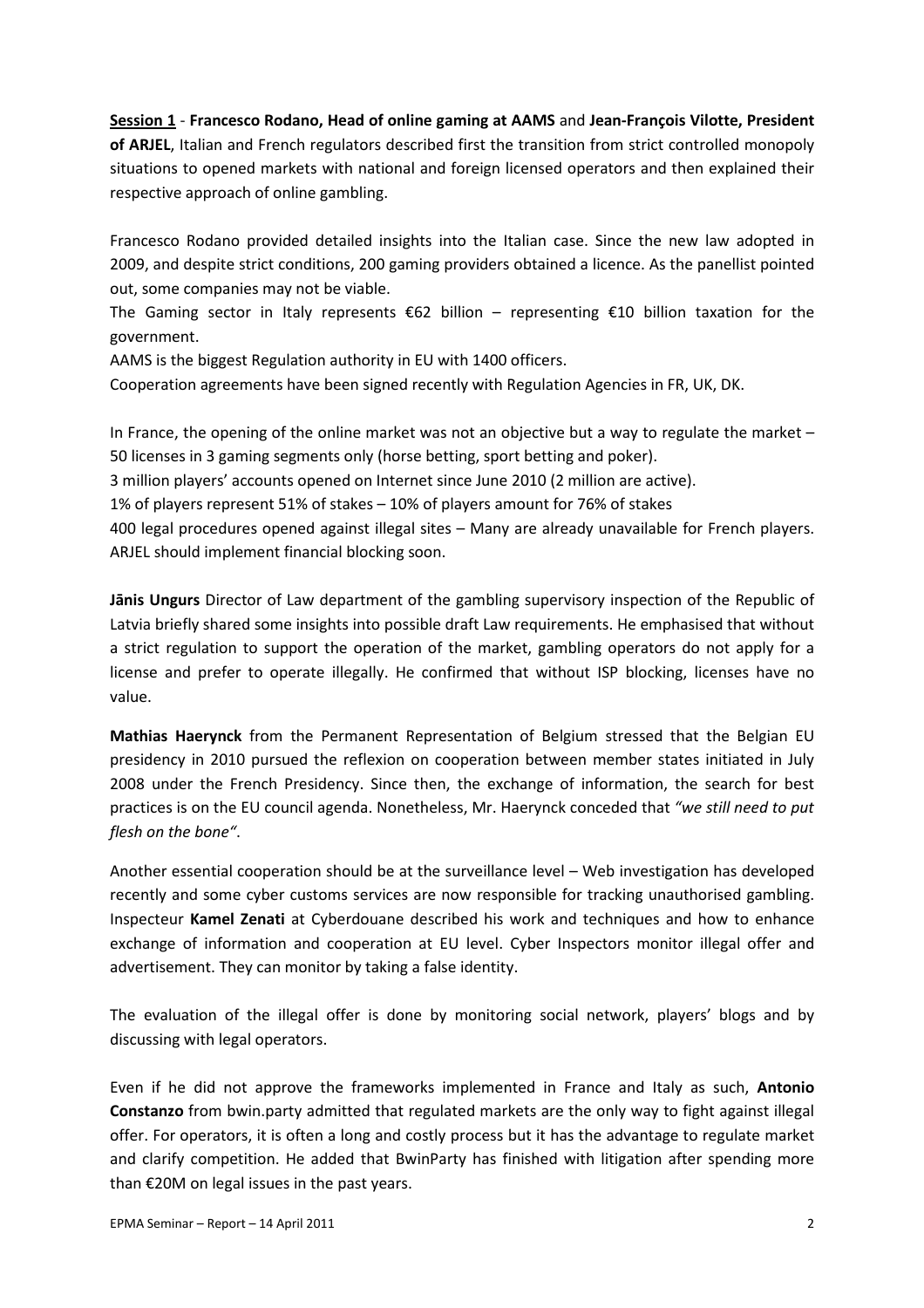Bertil Vagnhammar, from the European Commission, said that although the Green Paper focussed on online issues, the Commission needed global facts about the sector. Moreover, even if some issues were not included in the Green Paper, it did not means that operators or regulators should avoid mentioning all relevant issues in their contribution (for example, not included: Taxation, Virtual horseracing, TV advertisement…)

----------------------------------------------

Session 2 "Fair return": a concept for a sustainable development of the equine and sport sector in Europe? How to address the issue and build a long term effective framework?

The Green Paper addresses the financing of benevolent and public interest activities as well as events on which online sports betting relies. The Commission wishes to focus further on a possible existence of a principle of return to event organizers.

This chapter is of particular interest for EPMA members, who returned more than  $\epsilon$  1.3 billion to the horse sector in 2010. We have demonstrated in a study in 2009 that the horseracing sector's dynamism was dependent on a coherent legal framework guaranteeing on a long term basis and at a certain level, the return from betting. The sector is of great importance from an economic, ecological and cultural point of view, more than 4% of agricultural lands are dedicated to horses and European Regions fully benefits from activities linked to horses, Basse Normandie, Newmarket...

The Green Paper also addresses the specificity of the horseracing sector for which betting remains the main component of its funding. To go further than the Green Paper, may I add that it represents sometimes more than 12 % of the turnover of the Pari Mutuel company in certain countries. Furthermore, in certain countries the overall horse sector (equestrian teams and sport) benefits from the support of betting companies

In a more general sense, all events creating profits for betting activities should receive a fair return. It is not only a fair principle, it has an economical justification. However, it is a difficult principle to implement particularly if a levy/tax needs to be introduced. Here again, without any harmonisation or even clear recognition of the principle at EU level, Member States have followed national and cultural specificities. Today, such levy or betting right is questioned by the Commission and by stakeholders on the market. How can we imagine a framework of good practices shared by all?

Jean-François Vilotte, at the Head of ARJEL, is responsible for the implementation of the framework in France. He defended the concept of the "betting right" contained in the French gambling regulation adopted in 2010. This innovative legal instrument rules the relationship between organizers of sport events and betting operators and aims at recognizing the rights of sport event's organizers on their events. Namely, licensed operators must receive an official "approval to proceed" from the organizers. Beyond increasing legal certainty, the "betting right" has been designed to tackle ethical issues. ARJEL insisted on the increasing risk of corruption in sport that goes with the development of online gambling offer. Finally ARJEL presented the tax affected to the horse sector as a natural evolution in so far as the development of the horseracing sector mainly relies on betting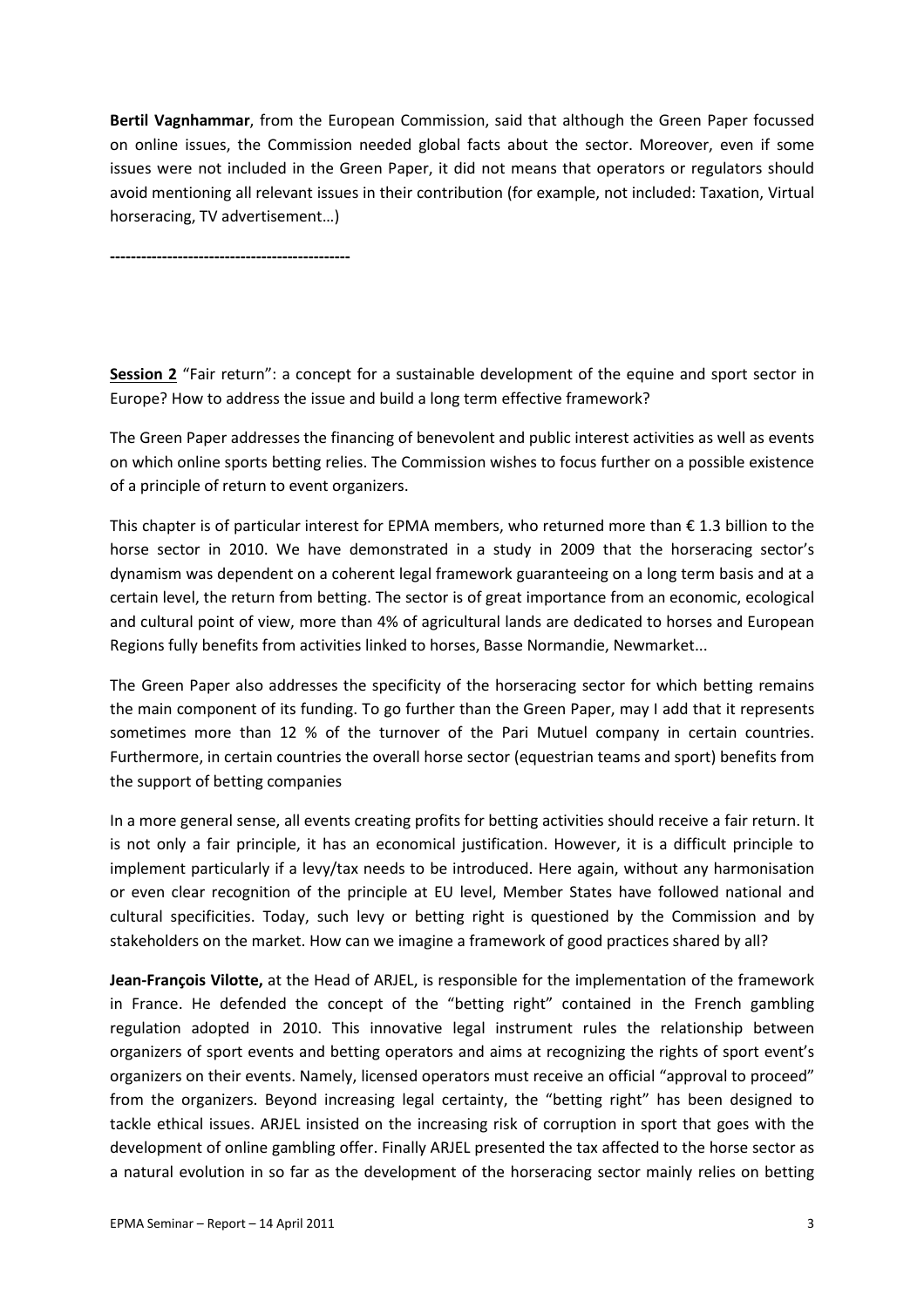revenue. As the compliance of this tax with the EU law is currently questioned by the European Commission, ARJEL called on an in-depth debate to set a legal ground to support the sector.

Bertil Vagnhammar from the European Commission agrees on approaching the concept through ethical and legal angles although it could be extremely difficult to discuss economic/taxation issues.

Francesco Rodano described the public funding system that has been put in place in Italy to support the sport and horse sectors and to ensure their development. Contrary to France that established a specific tax, Italy made the choice to allocate directly a predetermined funding to these sectors.

EPMA asked participants to complement the issue, by asking a lawyer to detail the legal concept of betting rights, by asking a sport representative to explain why it has become a sport case not only for integrity reasons and by asking a racing representative to describe how the return from betting could benefit more than one event organiser/racing authority.

Hugues Parmentier from Gide Loyrette Nouel investigated the concept of betting rights and its legality. He explained that if the "financial return" principle might no longer be questioned; the debate on the "fair level" of such return is far from over.

David Folker, CEO of DataCo and member of the Sports Rights Owners Coallition, went further in the justification of the principle, showing the close link with the database issue. He also expressed the strong support of his organization in favour of returning a part of betting revenue to sport. The first country to implement it is France and the example should be followed.

Achille Cassart, Administrator of the racecourse of Wallonia gave an example of the financial solidarity that is implemented this year in Belgium. He put forward the latest development of crossborder betting agreement concluded by the Region of Wallonia with the French PMU and pointed out the mutual benefit for French and Belgium horse racing sectors.

Damien Abad, Member of the European Parliament, praised the Green Paper and announced a hearing on the issue on 26 May or 15 June (TBC) within the committee on Internal Market and Consumer protection of the European Parliament. He argued for a "controlled opening" of the market and recommended three basic principles:

- no mutual approval of national regulations
- An increase in the exchange of best practices
- A recognition of the fair return principle

At the end of the exchange of views, Peter Staviczky, heading the Council Working Party on gambling for the Hungarian Presidency, relates how the content of the Green Paper has changed the agenda of the group, and announced a Progress Report for the end of May.

Harald Dorum, in the name of EPMA members, did the main conclusions of the debate and insisted on EPMA position in the future debate.